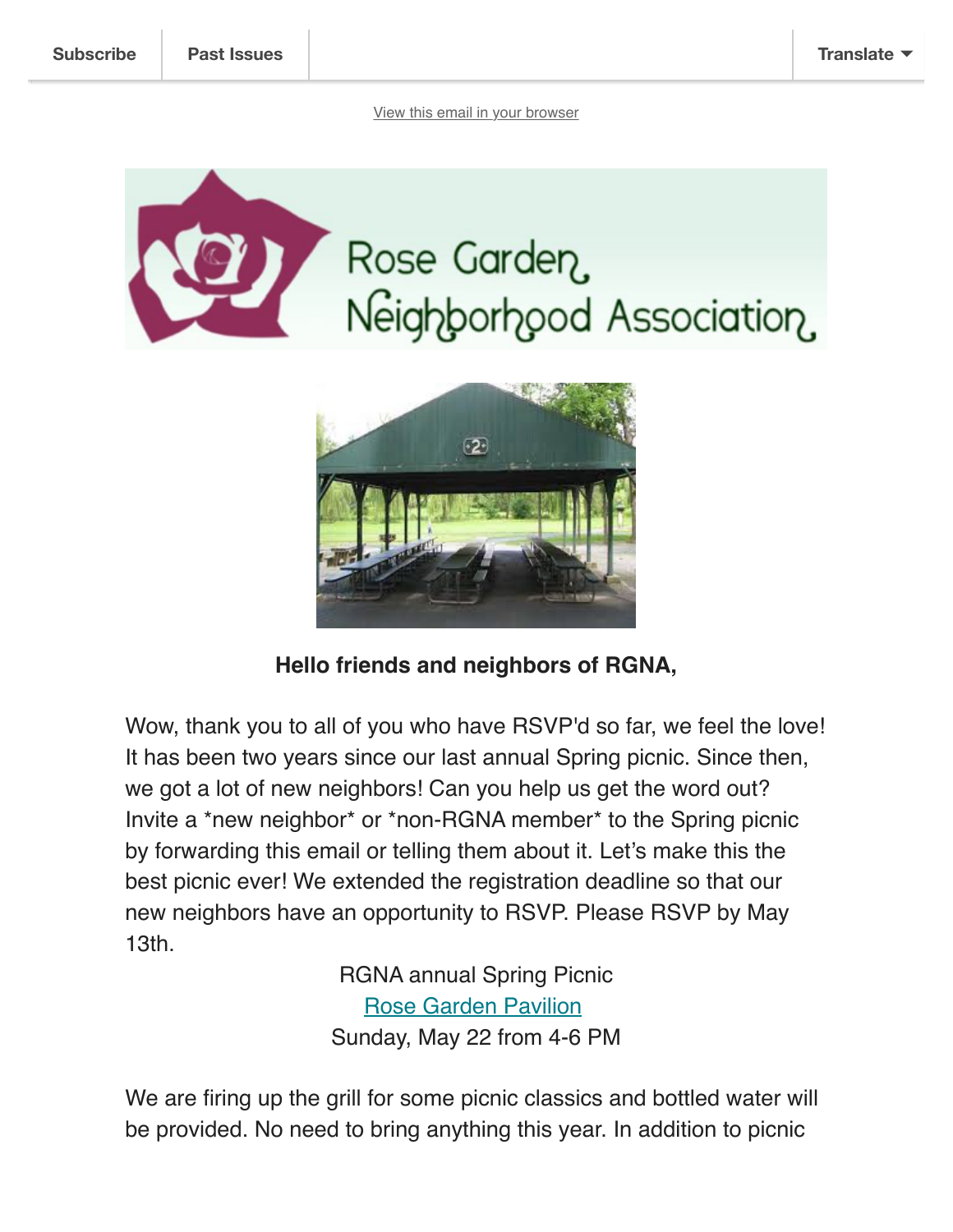fare, RGNA will be providing ice cream from [So Cool Bus,](https://socoolbus.com/) there will be kids activities and we have a guest speaker, local girl scout, Scootaloo Laudenslager.

## **[RSVP HERE](mailto:kelinnaz@yahoo.com?subject=RSVP%20for%20RGNA%20Spring%20Picnic!&body=Yes%20I)**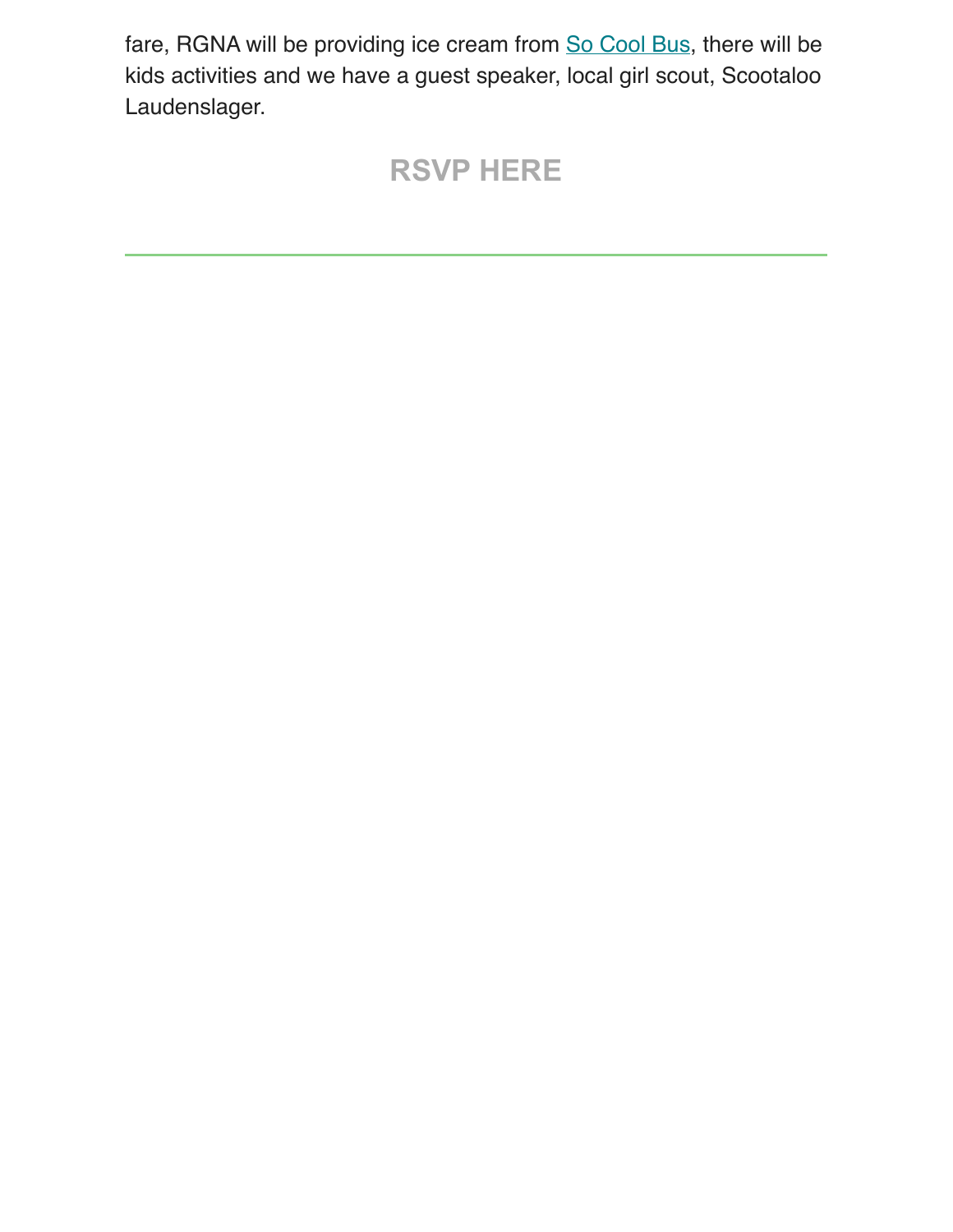

Meet Scootaloo, our guest speaker at the 2022 Spring picnic. She is 10 years old and eager to tell you about the importance of having milkweed plants in your yard. She has been a Girl Scout for 5 years in an Allentown West End troop. She is working on her Bronze award, which is the highest award a Junior Girl Scout can earn. RGNA is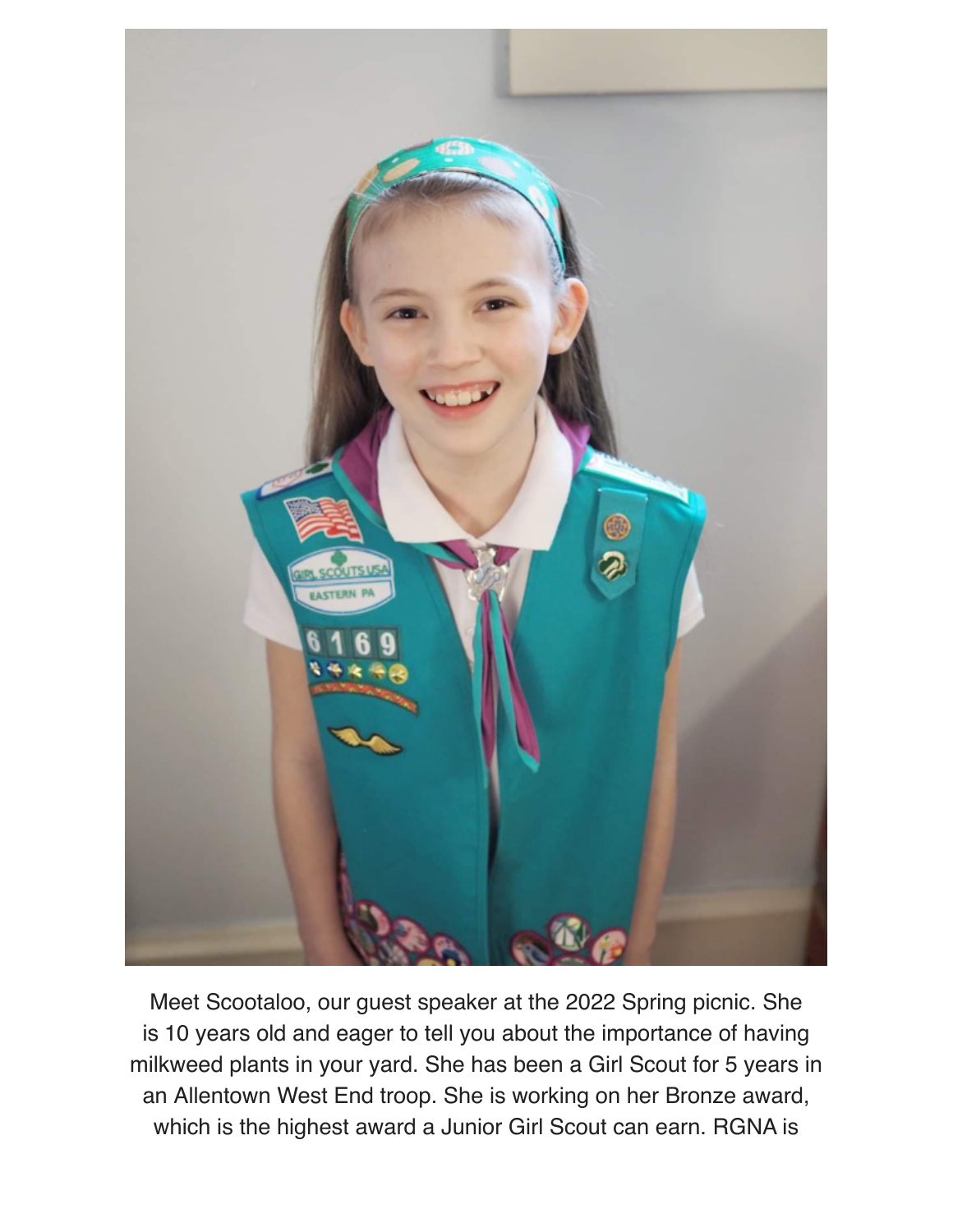supporting Scootaloo's Bronze award project by donating milkweed seeds so that you can grow your own plants. We have a limited supply for interested residents, first come, first serve.

## **[Meet Scootaloo](https://www.facebook.com/MultiplyingMonarchs/photos/?ref=page_internal)**



We think small businesses are what make our neighborhood great! The West End is full of charming shops for the whole family. So head over to the Theatre District this weekend for special events and deals

**[Learn More](https://westendallentown.com/events/hooray-its-the-1st-saturday/?fbclid=IwAR32mkAyyyuOpXxgm1XbodEJvwTV6c0iR7PrFAnl_30a9jP9QGkeOT4DyOE)**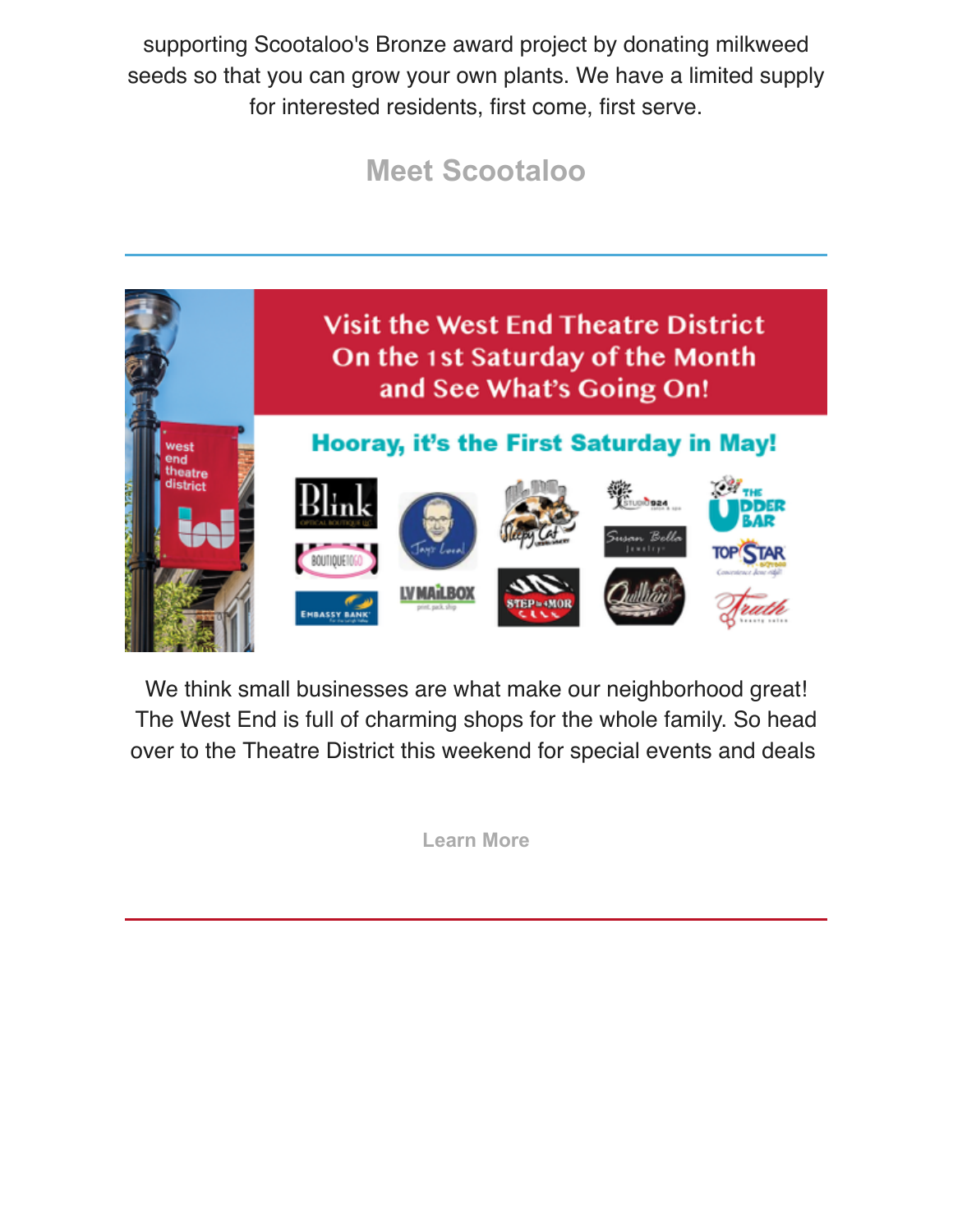

Season pool passes for the City of Allentown's 2022 pool season are now on sale. These passes provide admission to both Cedar Beach and Mack Pools.

**[Purchase Here](http://www.allentownparksandrec.com/?fbclid=IwAR2MilJg2_699TPzm0T45JUvBNRmqo7ZjMCfgnrshTCC6_NR-H_RF6javGU)**

Have you adopted the 9 PM routine yet? According to Sergeant Leonard there has been an uptick in burglaries throughout Allentown. Don't become a statistic, do your part #9pmRoutine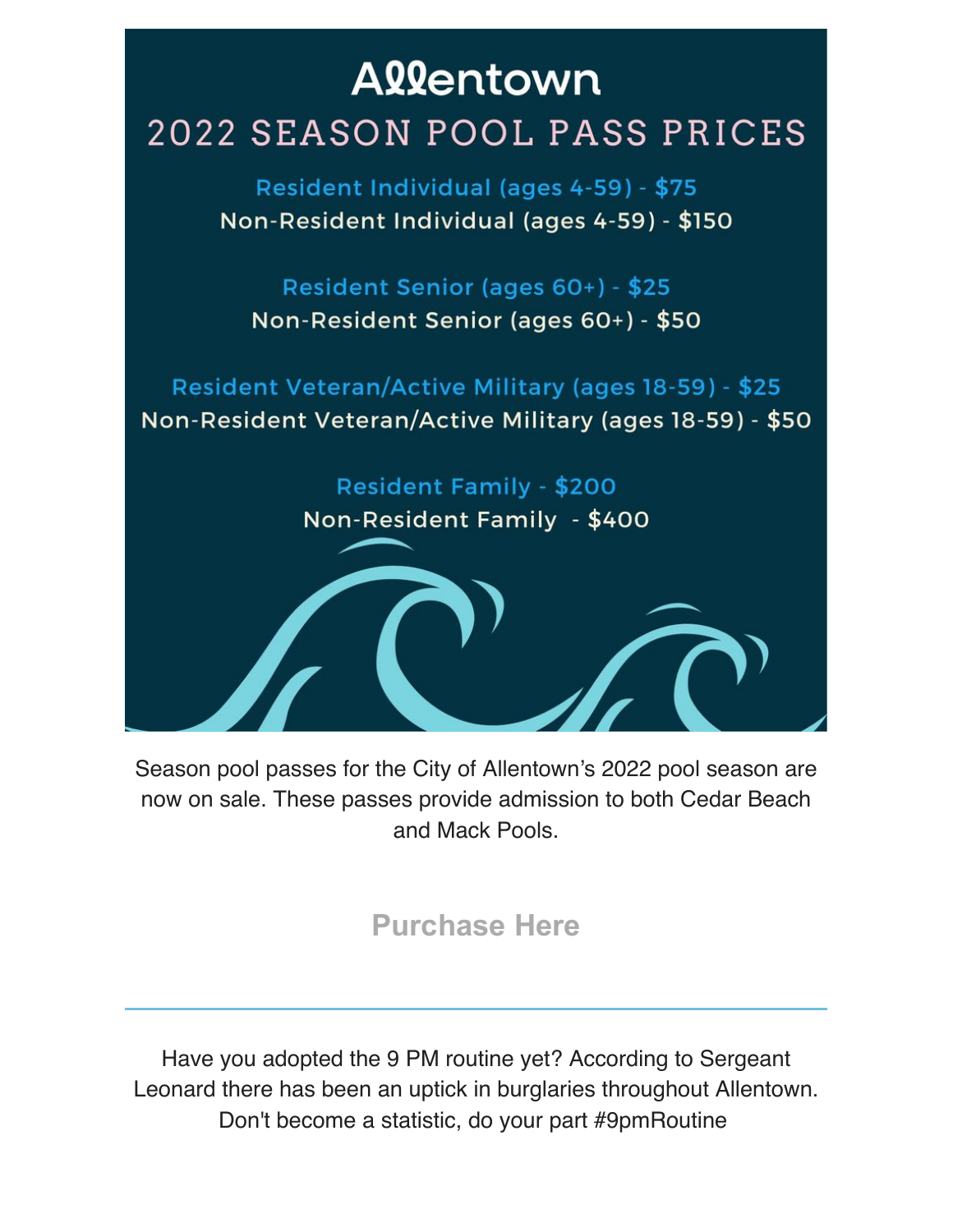## #9pmRoutine



**[Learn more about #9PMRoutine](https://www.wfmz.com/news/area/lehighvalley/allentown-police-encouraging-residents-to-adopt-9-p-m-routine-to-help-deter-crime/article_5d4edc12-b47c-11ec-b35e-0bc81607bc76.html?fbclid=IwAR2mKRpexmVZ-TLaTW7NHLJlf6PRFZwXdo81Wf769iBvPOuAFSAlwZrYfrQ#tncms-source=Homepage-Top-Stories-Block)**



*Copyright © 2022 RGNA Allentown, All rights reserved.*

Want to change how you receive these emails? You can [update your preferences](https://rosegarden-na.us14.list-manage.com/profile?u=40029c38f376186fa3013b464&id=de2198dbc6&e=783482b617) or [unsubscribe from this list.](https://rosegarden-na.us14.list-manage.com/unsubscribe?u=40029c38f376186fa3013b464&id=de2198dbc6&e=783482b617&c=3796bab386)